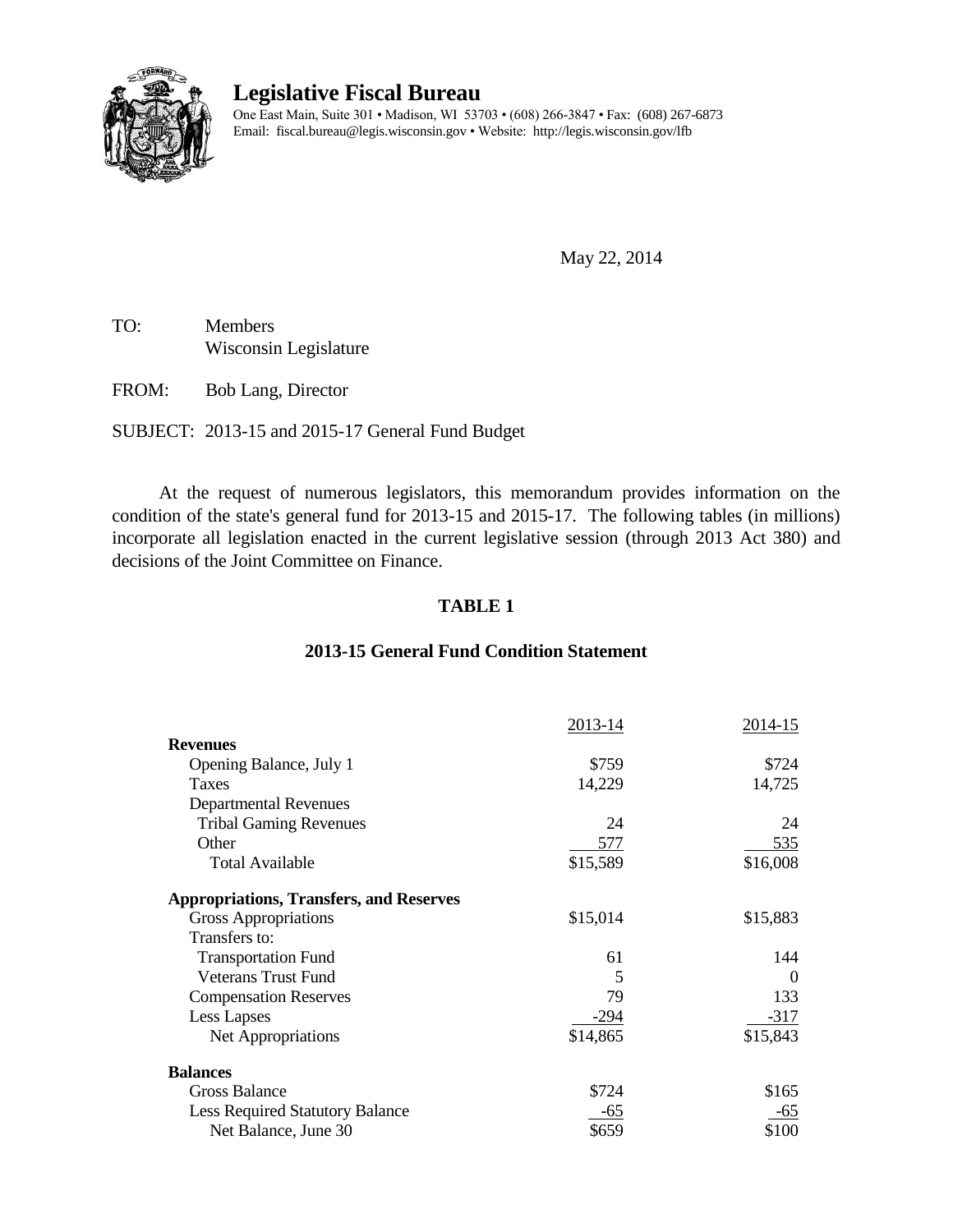Table 2 focuses only on the 2014-15 fiscal year. 2014-15 is the "base year" for construction of the 2015-17 budget.

### **TABLE 2**

### **2014-15 General Fund Condition Statement**

|                                                       | 2014-15            |
|-------------------------------------------------------|--------------------|
| Opening Balance, July 1<br><b>Revenues (Taxes and</b> | \$724              |
| Departmental Revenues)<br><b>Total Available</b>      | 15,284<br>\$16,008 |
| <b>Net Appropriations</b>                             | \$15,843           |
| Gross Balance                                         | \$165              |

Table 3 addresses the structure of the general fund budget. To do so, only the revenues, net appropriations, and the difference between the two is shown. Thus, Table 3 ignores the opening balance and focuses only on the revenues and net appropriations for the 12 months of the fiscal year.

### **TABLE 3**

#### **2014-15 Balance of Revenues and Expenditures**

|                                        | 2014-15            |
|----------------------------------------|--------------------|
| 2014-15 Revenues<br>Net Appropriations | \$15,284<br>15,843 |
| Difference                             | $-$ \$559          |

Table 3 indicates that net appropriations exceed revenues by \$559 million. Thus, the structure of the general fund shows an imbalance of -\$559 million. The -\$559 million becomes \$165 million when the \$724 million opening balance is considered. However, Table 3 focuses only on the revenues and net appropriations for the 12-month period (July, 2014, through June, 2015).

Table 4 shows estimated 2015-17 general fund commitments. This table reflects estimated increases or decreases of various items for each year of the 2015-17 biennium as a change to base year (2014-15) revenues and net appropriations.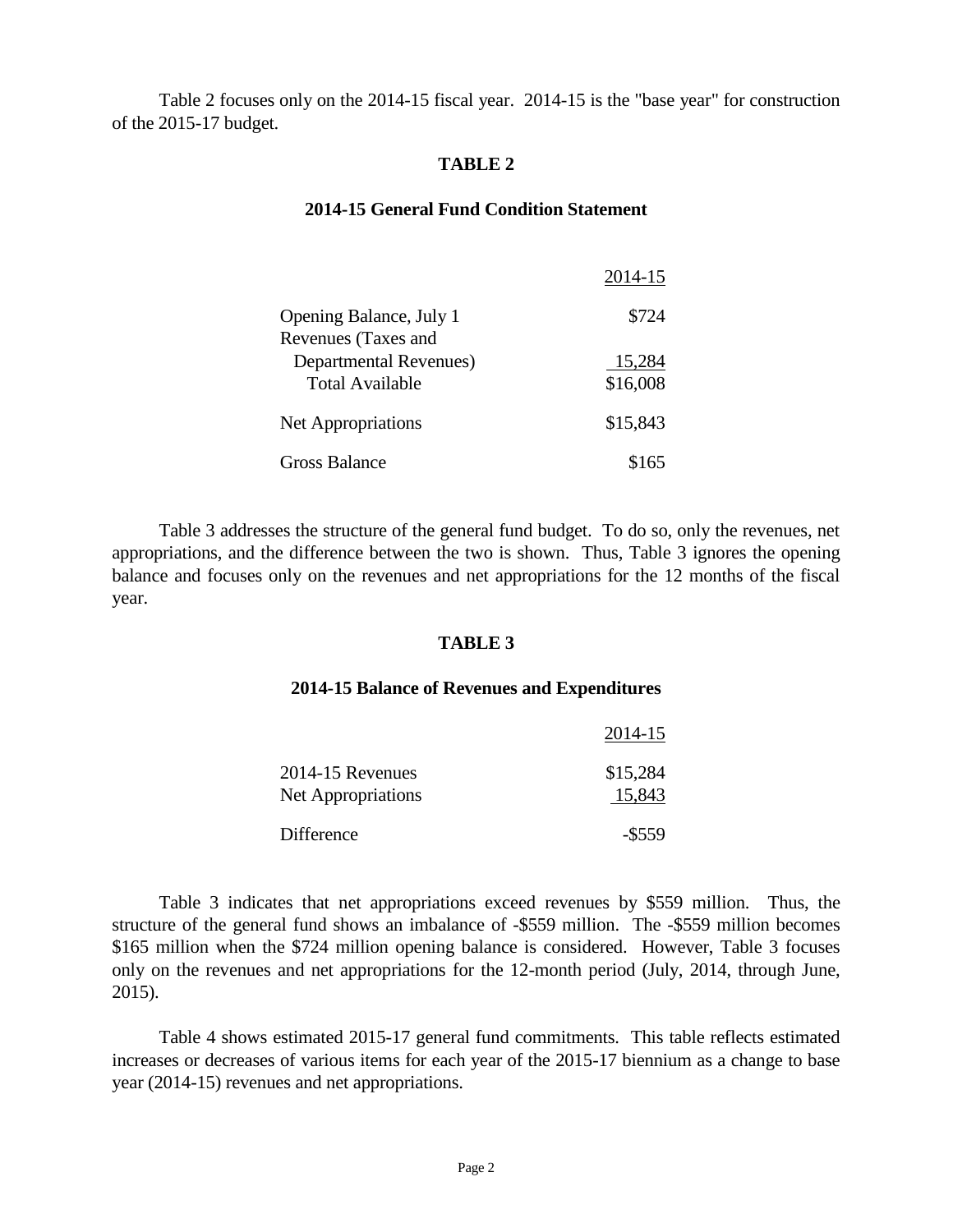# **TABLE 4**

# **2015-17 General Fund Commitments**

| 2014-15 Base Revenues (from Table 3)<br>\$15,284<br>\$15,284<br><b>Modifications to Base</b><br>Withholding table changes<br>\$166<br>\$166<br>Manufacturing and agriculture credit<br>$-42$<br>$-73$<br>Capital gains for Wisconsin-based assets<br>$\boldsymbol{0}$<br>-6<br>Collections from federal audit reports<br>$\mathbf{0}$<br>$-10$<br>$\overline{c}$<br>Increase cap for economic development credits<br>8<br>3<br>5<br>Phase-out medical records credit<br>$-38$<br>$\boldsymbol{0}$<br>Program revenue lapses<br>HIRSP assessment credit<br>1<br>$\mathbf{1}$<br>$-8$<br>Sales tax bad debt<br>$-8$<br>College savings plans<br>$\boldsymbol{0}$<br><u>-1</u><br>\$44<br>Subtotal-- Modifications<br>\$122<br>\$15,328<br>Total<br>\$15,406<br>2014-15 Base (from Table 3)<br>\$15,843<br>\$15,843<br><b>Modifications to Base</b><br>$-$108$<br>$-$108$<br>Transfer to DOT<br>Depletion of TANF balance<br>48<br>6<br>14<br>Zoo Interchange bonding debt service<br>11<br>$-83$<br>Debt service (excluding Zoo interchange)<br>$-28$<br>33<br>Parental choice program<br>16<br>8<br>FoodShare work requirements<br>8<br>$-9$<br>$-9$<br>Disaster damage aids<br>Disproportionate share hospital payments<br>$-15$<br>$-15$<br>Mental health services<br>11<br>16<br>$-2$<br>$-2$<br>TB response<br>5<br>9<br>Attorney pay progression<br>$\boldsymbol{0}$<br>Covenant<br>$-4$<br>$-2$<br>$-3$<br>Health care data grants<br>Kenosha County human services<br>$-1$<br>$-1$<br>$\boldsymbol{0}$<br>MA fiscal agent<br>$-1$<br>5<br>Courts lapse<br>$\mathfrak{S}$<br>5<br>5<br>Legislative lapse<br>$-7$<br>$-7$<br>UI interest payment<br>Technical excellence scholarships<br>$\overline{2}$<br>1<br><b>WEDC</b> Marketing<br>$-4$<br>$-4$<br>$-3$<br>DWD training grants<br>$-3$<br>$\overline{2}$<br>Extended out-of-home care<br>One-time mental health funding<br>$-1$<br>$-1$<br>$-$ \$99<br>Subtotal -- Modifications<br>$-$111$<br>\$15,732<br>\$15,744<br>Total |                                                 | 2015-16 | 2016-17 |
|----------------------------------------------------------------------------------------------------------------------------------------------------------------------------------------------------------------------------------------------------------------------------------------------------------------------------------------------------------------------------------------------------------------------------------------------------------------------------------------------------------------------------------------------------------------------------------------------------------------------------------------------------------------------------------------------------------------------------------------------------------------------------------------------------------------------------------------------------------------------------------------------------------------------------------------------------------------------------------------------------------------------------------------------------------------------------------------------------------------------------------------------------------------------------------------------------------------------------------------------------------------------------------------------------------------------------------------------------------------------------------------------------------------------------------------------------------------------------------------------------------------------------------------------------------------------------------------------------------------------------------------------------------------------------------------------------------------------------------------------------------------------------------------------------------------------------------------------------------------------------------------------------------------------------------------------------------------------------------------|-------------------------------------------------|---------|---------|
|                                                                                                                                                                                                                                                                                                                                                                                                                                                                                                                                                                                                                                                                                                                                                                                                                                                                                                                                                                                                                                                                                                                                                                                                                                                                                                                                                                                                                                                                                                                                                                                                                                                                                                                                                                                                                                                                                                                                                                                        | <b>Revenues (Taxes and Department Revenues)</b> |         |         |
|                                                                                                                                                                                                                                                                                                                                                                                                                                                                                                                                                                                                                                                                                                                                                                                                                                                                                                                                                                                                                                                                                                                                                                                                                                                                                                                                                                                                                                                                                                                                                                                                                                                                                                                                                                                                                                                                                                                                                                                        |                                                 |         |         |
|                                                                                                                                                                                                                                                                                                                                                                                                                                                                                                                                                                                                                                                                                                                                                                                                                                                                                                                                                                                                                                                                                                                                                                                                                                                                                                                                                                                                                                                                                                                                                                                                                                                                                                                                                                                                                                                                                                                                                                                        |                                                 |         |         |
|                                                                                                                                                                                                                                                                                                                                                                                                                                                                                                                                                                                                                                                                                                                                                                                                                                                                                                                                                                                                                                                                                                                                                                                                                                                                                                                                                                                                                                                                                                                                                                                                                                                                                                                                                                                                                                                                                                                                                                                        |                                                 |         |         |
|                                                                                                                                                                                                                                                                                                                                                                                                                                                                                                                                                                                                                                                                                                                                                                                                                                                                                                                                                                                                                                                                                                                                                                                                                                                                                                                                                                                                                                                                                                                                                                                                                                                                                                                                                                                                                                                                                                                                                                                        |                                                 |         |         |
|                                                                                                                                                                                                                                                                                                                                                                                                                                                                                                                                                                                                                                                                                                                                                                                                                                                                                                                                                                                                                                                                                                                                                                                                                                                                                                                                                                                                                                                                                                                                                                                                                                                                                                                                                                                                                                                                                                                                                                                        |                                                 |         |         |
|                                                                                                                                                                                                                                                                                                                                                                                                                                                                                                                                                                                                                                                                                                                                                                                                                                                                                                                                                                                                                                                                                                                                                                                                                                                                                                                                                                                                                                                                                                                                                                                                                                                                                                                                                                                                                                                                                                                                                                                        |                                                 |         |         |
|                                                                                                                                                                                                                                                                                                                                                                                                                                                                                                                                                                                                                                                                                                                                                                                                                                                                                                                                                                                                                                                                                                                                                                                                                                                                                                                                                                                                                                                                                                                                                                                                                                                                                                                                                                                                                                                                                                                                                                                        |                                                 |         |         |
|                                                                                                                                                                                                                                                                                                                                                                                                                                                                                                                                                                                                                                                                                                                                                                                                                                                                                                                                                                                                                                                                                                                                                                                                                                                                                                                                                                                                                                                                                                                                                                                                                                                                                                                                                                                                                                                                                                                                                                                        |                                                 |         |         |
|                                                                                                                                                                                                                                                                                                                                                                                                                                                                                                                                                                                                                                                                                                                                                                                                                                                                                                                                                                                                                                                                                                                                                                                                                                                                                                                                                                                                                                                                                                                                                                                                                                                                                                                                                                                                                                                                                                                                                                                        |                                                 |         |         |
|                                                                                                                                                                                                                                                                                                                                                                                                                                                                                                                                                                                                                                                                                                                                                                                                                                                                                                                                                                                                                                                                                                                                                                                                                                                                                                                                                                                                                                                                                                                                                                                                                                                                                                                                                                                                                                                                                                                                                                                        |                                                 |         |         |
|                                                                                                                                                                                                                                                                                                                                                                                                                                                                                                                                                                                                                                                                                                                                                                                                                                                                                                                                                                                                                                                                                                                                                                                                                                                                                                                                                                                                                                                                                                                                                                                                                                                                                                                                                                                                                                                                                                                                                                                        |                                                 |         |         |
|                                                                                                                                                                                                                                                                                                                                                                                                                                                                                                                                                                                                                                                                                                                                                                                                                                                                                                                                                                                                                                                                                                                                                                                                                                                                                                                                                                                                                                                                                                                                                                                                                                                                                                                                                                                                                                                                                                                                                                                        |                                                 |         |         |
|                                                                                                                                                                                                                                                                                                                                                                                                                                                                                                                                                                                                                                                                                                                                                                                                                                                                                                                                                                                                                                                                                                                                                                                                                                                                                                                                                                                                                                                                                                                                                                                                                                                                                                                                                                                                                                                                                                                                                                                        |                                                 |         |         |
|                                                                                                                                                                                                                                                                                                                                                                                                                                                                                                                                                                                                                                                                                                                                                                                                                                                                                                                                                                                                                                                                                                                                                                                                                                                                                                                                                                                                                                                                                                                                                                                                                                                                                                                                                                                                                                                                                                                                                                                        |                                                 |         |         |
|                                                                                                                                                                                                                                                                                                                                                                                                                                                                                                                                                                                                                                                                                                                                                                                                                                                                                                                                                                                                                                                                                                                                                                                                                                                                                                                                                                                                                                                                                                                                                                                                                                                                                                                                                                                                                                                                                                                                                                                        | <b>Net Appropriations</b>                       |         |         |
|                                                                                                                                                                                                                                                                                                                                                                                                                                                                                                                                                                                                                                                                                                                                                                                                                                                                                                                                                                                                                                                                                                                                                                                                                                                                                                                                                                                                                                                                                                                                                                                                                                                                                                                                                                                                                                                                                                                                                                                        |                                                 |         |         |
|                                                                                                                                                                                                                                                                                                                                                                                                                                                                                                                                                                                                                                                                                                                                                                                                                                                                                                                                                                                                                                                                                                                                                                                                                                                                                                                                                                                                                                                                                                                                                                                                                                                                                                                                                                                                                                                                                                                                                                                        |                                                 |         |         |
|                                                                                                                                                                                                                                                                                                                                                                                                                                                                                                                                                                                                                                                                                                                                                                                                                                                                                                                                                                                                                                                                                                                                                                                                                                                                                                                                                                                                                                                                                                                                                                                                                                                                                                                                                                                                                                                                                                                                                                                        |                                                 |         |         |
|                                                                                                                                                                                                                                                                                                                                                                                                                                                                                                                                                                                                                                                                                                                                                                                                                                                                                                                                                                                                                                                                                                                                                                                                                                                                                                                                                                                                                                                                                                                                                                                                                                                                                                                                                                                                                                                                                                                                                                                        |                                                 |         |         |
|                                                                                                                                                                                                                                                                                                                                                                                                                                                                                                                                                                                                                                                                                                                                                                                                                                                                                                                                                                                                                                                                                                                                                                                                                                                                                                                                                                                                                                                                                                                                                                                                                                                                                                                                                                                                                                                                                                                                                                                        |                                                 |         |         |
|                                                                                                                                                                                                                                                                                                                                                                                                                                                                                                                                                                                                                                                                                                                                                                                                                                                                                                                                                                                                                                                                                                                                                                                                                                                                                                                                                                                                                                                                                                                                                                                                                                                                                                                                                                                                                                                                                                                                                                                        |                                                 |         |         |
|                                                                                                                                                                                                                                                                                                                                                                                                                                                                                                                                                                                                                                                                                                                                                                                                                                                                                                                                                                                                                                                                                                                                                                                                                                                                                                                                                                                                                                                                                                                                                                                                                                                                                                                                                                                                                                                                                                                                                                                        |                                                 |         |         |
|                                                                                                                                                                                                                                                                                                                                                                                                                                                                                                                                                                                                                                                                                                                                                                                                                                                                                                                                                                                                                                                                                                                                                                                                                                                                                                                                                                                                                                                                                                                                                                                                                                                                                                                                                                                                                                                                                                                                                                                        |                                                 |         |         |
|                                                                                                                                                                                                                                                                                                                                                                                                                                                                                                                                                                                                                                                                                                                                                                                                                                                                                                                                                                                                                                                                                                                                                                                                                                                                                                                                                                                                                                                                                                                                                                                                                                                                                                                                                                                                                                                                                                                                                                                        |                                                 |         |         |
|                                                                                                                                                                                                                                                                                                                                                                                                                                                                                                                                                                                                                                                                                                                                                                                                                                                                                                                                                                                                                                                                                                                                                                                                                                                                                                                                                                                                                                                                                                                                                                                                                                                                                                                                                                                                                                                                                                                                                                                        |                                                 |         |         |
|                                                                                                                                                                                                                                                                                                                                                                                                                                                                                                                                                                                                                                                                                                                                                                                                                                                                                                                                                                                                                                                                                                                                                                                                                                                                                                                                                                                                                                                                                                                                                                                                                                                                                                                                                                                                                                                                                                                                                                                        |                                                 |         |         |
|                                                                                                                                                                                                                                                                                                                                                                                                                                                                                                                                                                                                                                                                                                                                                                                                                                                                                                                                                                                                                                                                                                                                                                                                                                                                                                                                                                                                                                                                                                                                                                                                                                                                                                                                                                                                                                                                                                                                                                                        |                                                 |         |         |
|                                                                                                                                                                                                                                                                                                                                                                                                                                                                                                                                                                                                                                                                                                                                                                                                                                                                                                                                                                                                                                                                                                                                                                                                                                                                                                                                                                                                                                                                                                                                                                                                                                                                                                                                                                                                                                                                                                                                                                                        |                                                 |         |         |
|                                                                                                                                                                                                                                                                                                                                                                                                                                                                                                                                                                                                                                                                                                                                                                                                                                                                                                                                                                                                                                                                                                                                                                                                                                                                                                                                                                                                                                                                                                                                                                                                                                                                                                                                                                                                                                                                                                                                                                                        |                                                 |         |         |
|                                                                                                                                                                                                                                                                                                                                                                                                                                                                                                                                                                                                                                                                                                                                                                                                                                                                                                                                                                                                                                                                                                                                                                                                                                                                                                                                                                                                                                                                                                                                                                                                                                                                                                                                                                                                                                                                                                                                                                                        |                                                 |         |         |
|                                                                                                                                                                                                                                                                                                                                                                                                                                                                                                                                                                                                                                                                                                                                                                                                                                                                                                                                                                                                                                                                                                                                                                                                                                                                                                                                                                                                                                                                                                                                                                                                                                                                                                                                                                                                                                                                                                                                                                                        |                                                 |         |         |
|                                                                                                                                                                                                                                                                                                                                                                                                                                                                                                                                                                                                                                                                                                                                                                                                                                                                                                                                                                                                                                                                                                                                                                                                                                                                                                                                                                                                                                                                                                                                                                                                                                                                                                                                                                                                                                                                                                                                                                                        |                                                 |         |         |
|                                                                                                                                                                                                                                                                                                                                                                                                                                                                                                                                                                                                                                                                                                                                                                                                                                                                                                                                                                                                                                                                                                                                                                                                                                                                                                                                                                                                                                                                                                                                                                                                                                                                                                                                                                                                                                                                                                                                                                                        |                                                 |         |         |
|                                                                                                                                                                                                                                                                                                                                                                                                                                                                                                                                                                                                                                                                                                                                                                                                                                                                                                                                                                                                                                                                                                                                                                                                                                                                                                                                                                                                                                                                                                                                                                                                                                                                                                                                                                                                                                                                                                                                                                                        |                                                 |         |         |
|                                                                                                                                                                                                                                                                                                                                                                                                                                                                                                                                                                                                                                                                                                                                                                                                                                                                                                                                                                                                                                                                                                                                                                                                                                                                                                                                                                                                                                                                                                                                                                                                                                                                                                                                                                                                                                                                                                                                                                                        |                                                 |         |         |
|                                                                                                                                                                                                                                                                                                                                                                                                                                                                                                                                                                                                                                                                                                                                                                                                                                                                                                                                                                                                                                                                                                                                                                                                                                                                                                                                                                                                                                                                                                                                                                                                                                                                                                                                                                                                                                                                                                                                                                                        |                                                 |         |         |
|                                                                                                                                                                                                                                                                                                                                                                                                                                                                                                                                                                                                                                                                                                                                                                                                                                                                                                                                                                                                                                                                                                                                                                                                                                                                                                                                                                                                                                                                                                                                                                                                                                                                                                                                                                                                                                                                                                                                                                                        |                                                 |         |         |
|                                                                                                                                                                                                                                                                                                                                                                                                                                                                                                                                                                                                                                                                                                                                                                                                                                                                                                                                                                                                                                                                                                                                                                                                                                                                                                                                                                                                                                                                                                                                                                                                                                                                                                                                                                                                                                                                                                                                                                                        |                                                 |         |         |
|                                                                                                                                                                                                                                                                                                                                                                                                                                                                                                                                                                                                                                                                                                                                                                                                                                                                                                                                                                                                                                                                                                                                                                                                                                                                                                                                                                                                                                                                                                                                                                                                                                                                                                                                                                                                                                                                                                                                                                                        |                                                 |         |         |
|                                                                                                                                                                                                                                                                                                                                                                                                                                                                                                                                                                                                                                                                                                                                                                                                                                                                                                                                                                                                                                                                                                                                                                                                                                                                                                                                                                                                                                                                                                                                                                                                                                                                                                                                                                                                                                                                                                                                                                                        |                                                 |         |         |
|                                                                                                                                                                                                                                                                                                                                                                                                                                                                                                                                                                                                                                                                                                                                                                                                                                                                                                                                                                                                                                                                                                                                                                                                                                                                                                                                                                                                                                                                                                                                                                                                                                                                                                                                                                                                                                                                                                                                                                                        |                                                 |         |         |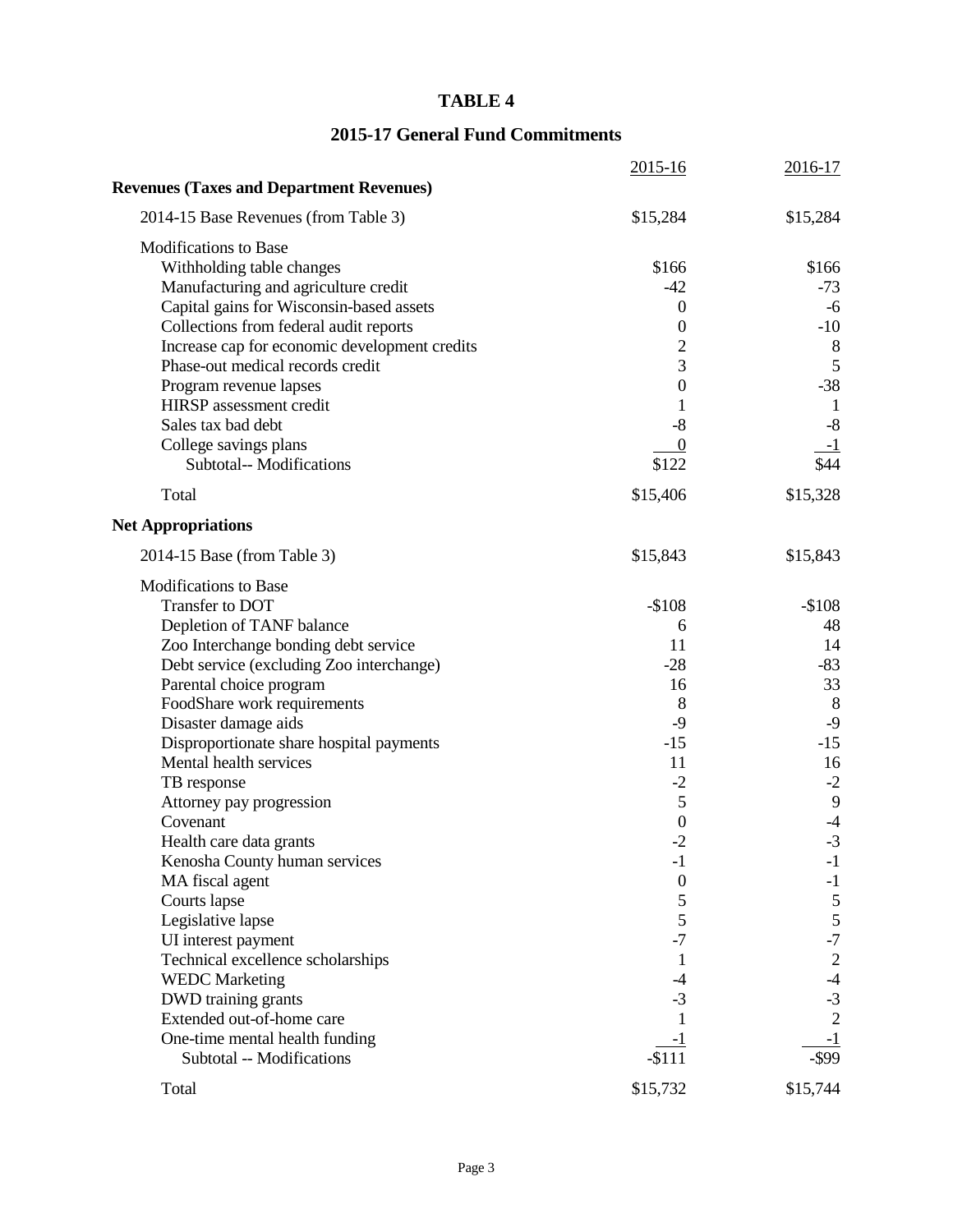Table 5 places the figures from Table 4 into condition statement format for the 2015-17 biennium. No assumptions are made about changes (increases or decreases) in caseload and population estimates or for such items as state employee compensation in the 2015-17 biennium. Also, the figures in Table 5 are displayed for the purpose of examining base revenues and appropriations, adjusted for 2015-17 commitments. The table does not reflect any potential revenue growth or other appropriation changes.

#### **TABLE 5**

### **2015-17 General Fund Condition Statement (Before Revenue Growth and Program Expansion)**

|                                   | 2015-16  | 2016-17  |  |
|-----------------------------------|----------|----------|--|
| Opening Balance, July 1           | \$165    | \$65     |  |
| Revenues (from Table 4)           | 15,406   | 15,328   |  |
| Total Available                   | \$15,571 | \$15,393 |  |
| Net Appropriations (from Table 4) | \$15,732 | \$15,744 |  |
| <b>Required Balance</b>           | 65       | 65       |  |
| Total                             | \$15,797 | \$15,809 |  |
| <b>Amount Needed</b>              | \$226    | \$416    |  |
| <b>Biennial Amount</b>            | \$642    |          |  |

Table 5 shows that, for 2015-16, the general fund would need \$226 million to meet commitments under current law, maintain the required statutory balance, and balance the budget for that year. In 2016-17, \$416 million would be needed (\$190 million above the 2015-16 amount).

Table 6 lists the estimated general fund amounts necessary to produce a balanced budget for 2015-17 and the nine preceding biennia.